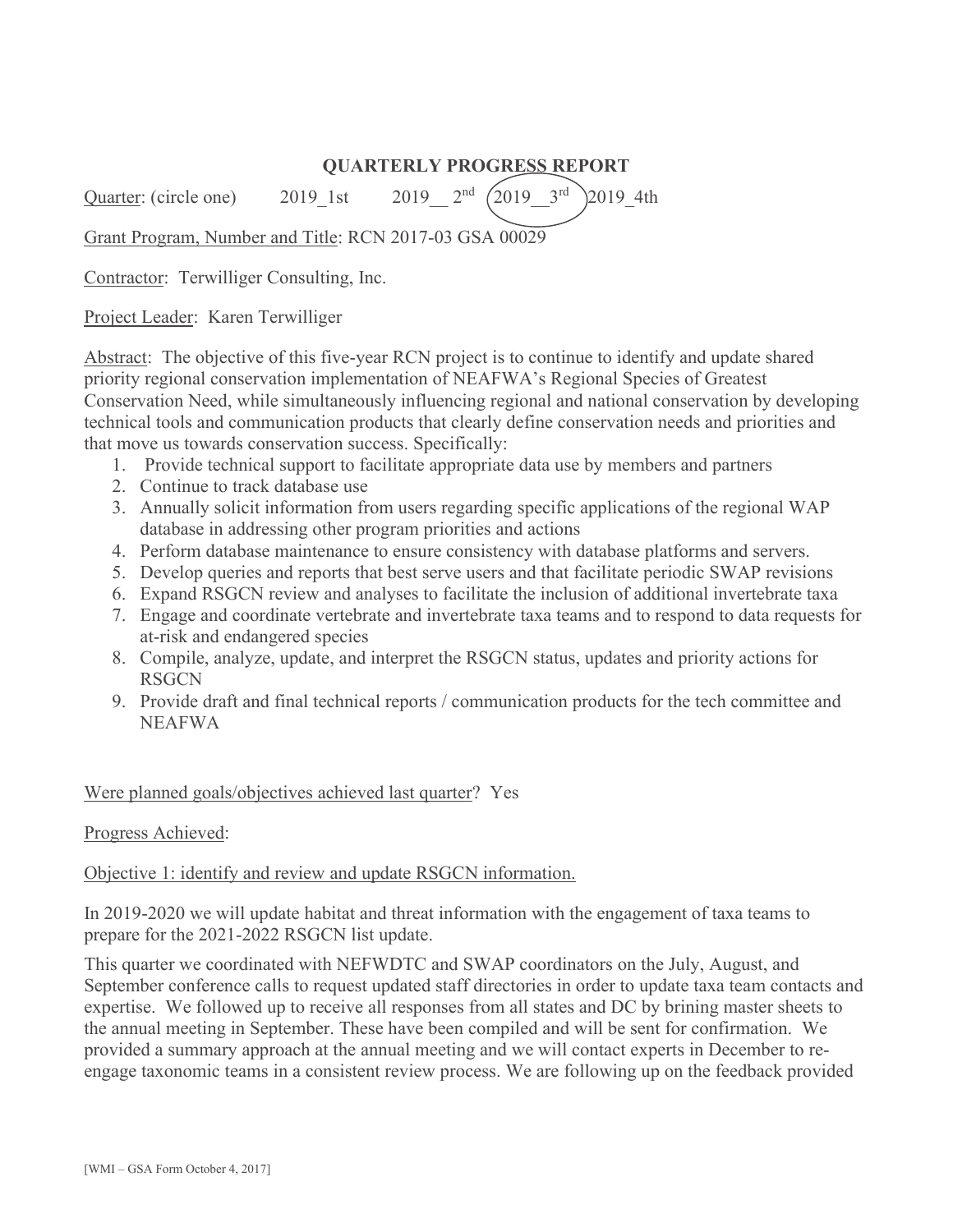by the NEFWDTC at their annual meeting. We will populate the new data fields over the fall and send to the taxa teams so they can be engaged over the winter (non-field work season).

Significant prep work has begun to develop the documents and spreadsheets to most efficiently update the RSGCN information. We presented our design of the new data to be updated at the annual meeting and we received feedback to prepopulated the forms to then provide to the taxa teams. A database entry form is being developed to collect information to capture and compile any changes in state status of RSGCN and identify unique habitats and threat vulnerabilities. The four vertebrate taxa teams include bird, mammal, herpetofauna, and fish biologists from each state. The 8+ individual invertebrate taxa teams (freshwater mussel, terrestrial snails, crayfish, moths, dragonflies and damselflies, butterflies and skippers, tiger beetles, bumble bees, and species reviewed in 2021-2022) are being updated.

Work with state fish and wildlife biologists and SWAP coordinators to improve the classification and description of habitat requirements for RSGCN is underway. Consistent classification and coding are being developed to capture habitats and threats to improve our understanding of habitat vulnerabilities and requirements for RSGCN (all taxa) that allow the Committee to focus conservation to benefit the most species and improve certainty in conservation outcomes. Data sources have been compiled and will be used to prepopulate the worksheets for each vertebrate taxa.

We have participated on NEFWDTC Committee and SWAP Coordinator conference calls to request RSGCN and taxa team input and provide project updates each month.

We are planning an additional 2020 symposium to highlight the RSGCN/RCN projects similar to the April 2019 NEAFWA annual meeting to provide updates and communication on the broad array of effective regional projects. We will work with key RCN PIs to highlight key taxa and geographic priority projects and organized the NEAFWA Symposium to focus on RSGCN efforts regionwide. Stonefly, turtle, xerics and others will be presented and a panel discussion could be facilitated to solicit attendees input and feedback on these programs.

Objective 2: provide on-going technical support, and evaluation of use of regional Wildlife Action Plan database; Since January 2018 we have tracked users regarding the regional SWAP database in addressing other program priorities and actions. At least 72 additional users downloaded the database for use. Most users indicate that they are using it for grant applications and proposals in order to include the SGSN, key threats and actions from the NESWAPs. We updated the entry portal page data (contact information by state) and updated the query menu to allow for more searches and exporting to Excel files. We incorporated the results of 2 surveys of state fish and wildlife agencies' staff, and key partners -i.e. USFWS and other federal partners which indicated these requests. We provided the updated database to NEAFWA Website and updated multiple state links and contacts prior to the September Annual NEFWDTC Meeting.

We implemented suggestions from two surveys, one for states and one for partners. The surveys asked users to explain what kind of information they were seeking, whether they were able to find it, how it could be made easier to use, and what additional information it should contain. The responses to the survey have been summarized in a draft report and incorporated in the updated database provided and posted on the NEAFWA website. We continued to monitor the use of the database from the NEAFWA website. We followed up with unusual out of state users to learn of their project uses for the database.